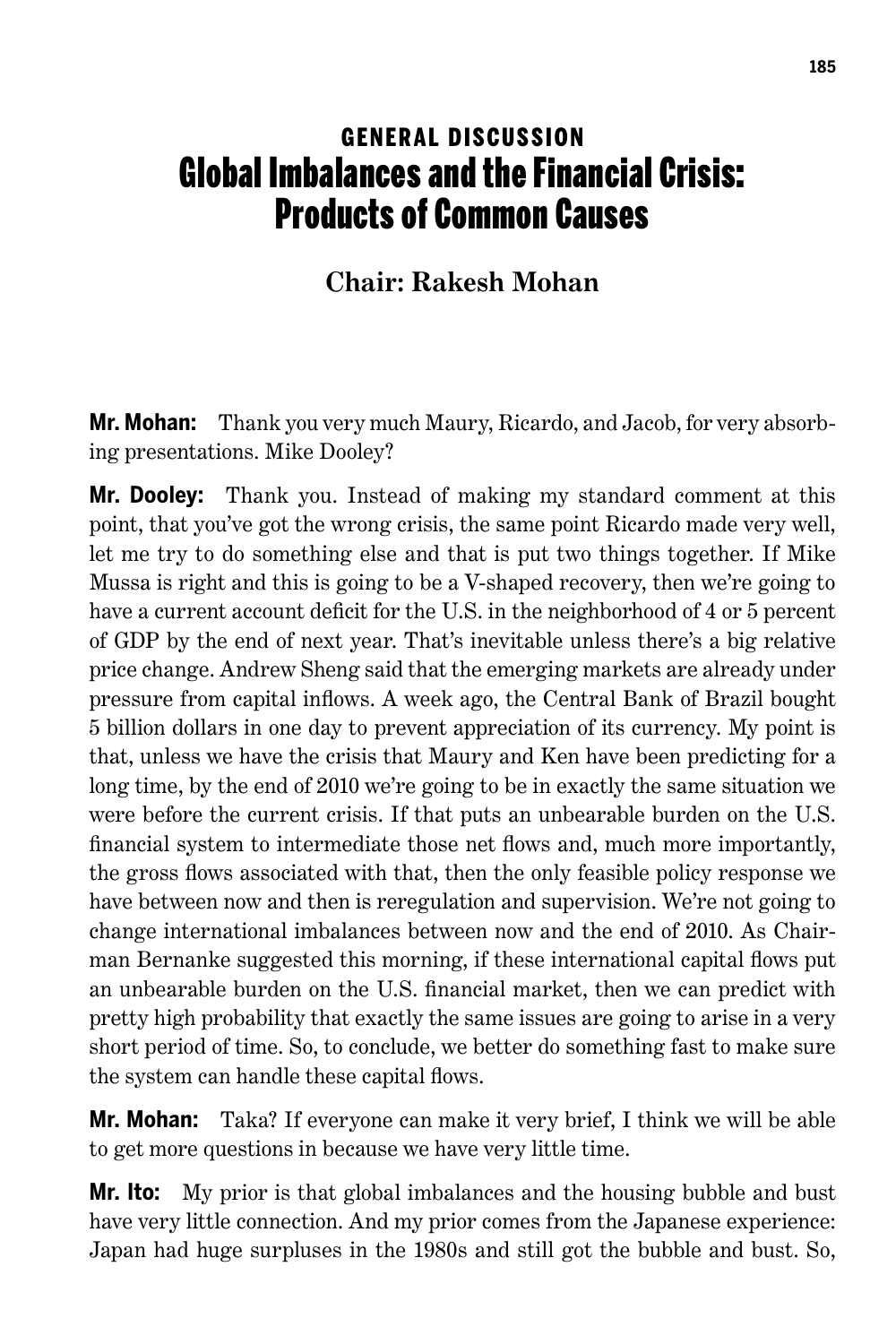bubble and bust could happen any place; it has little to do with current account surpluses or deficits. I think the connection some people push is that, because China was willing to recycle the surpluses into the U.S., the U.S. interest rate didn't rise as it might have otherwise. But how much would the interest rate have needed to rise to stop the bubble and bust? During the bubble in Japan 20 years ago—and also in the U.S. more recently—housing prices were rising 20 percent, 30 percent a year and raising the interest rate by two percentage points, like John Taylor would have preferred, wouldn't have stopped it. So, I'd be interested in hearing your thoughts on this.

**Mr. Kashyap:** I think we're all asking the same question in slightly different ways. The paper concludes, appropriately in my view, that central banks ought to take current account balances into account in the formulation of monetary policy, particularly when the regulators are not on the ball. So, how do you take the next step and neither argue that we should mechanically add the current account as a third argument in the Taylor rule, nor go to the other extreme and say that central bankers ought to take all the data into account when formulating policy? Can we be more precise about how the conduct of monetary policy needs to change?.

**Mr. Eichengreen:** This is a question for Ricardo. Financial institutions created these very complex securities with a lot of leverage, and then they kept them off their balance sheets. So, where is the logic that this stuff should have stayed on the balance sheets, and if it has to do with the incentives that Jacob was talking about, why do we want the government insuring whatever it is that permits that to happen?

**Mr. Mohan:** Michael Mussa and Joshua will be the last questions.

**Mr. Mussa:** As an international macroeconomist, I have to admit international imbalances must have played some role in the crisis, and in particular, in the excessive buildup in the residential investment sector in the U.S. But my main question is, is this similar to other circumstances where we've seen sizable capital inflows? And there is an extraordinarily dramatic difference and it appears, conveniently, on the final page of the Obstfeld and Rogoff paper. At the height of the crisis, the dollar's exchange rate spiked upward. In previous crises for emerging market countries, the exchange rate spiked downward. There was an absolute total difference of reaction of the foreign exchange market because people all around the world still had supreme confidence in the U.S. dollar and U.S. Treasury obligations as the safe asset of the system. The question that we need to ask is, the U.S. had a budget deficit of 1 percent of GDP in 2007, having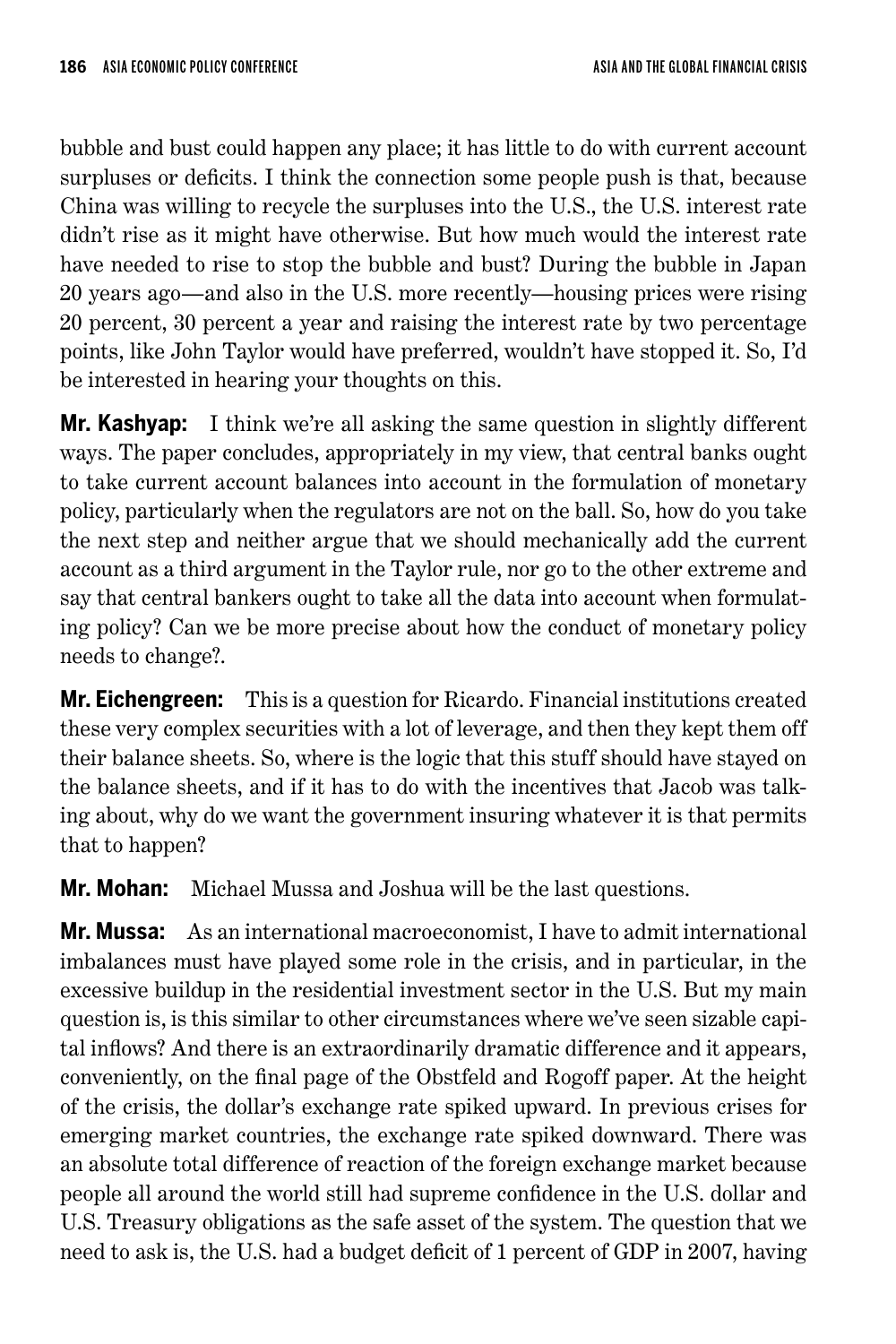reduced the debt-to-GDP ratio in the 1990s. Now it looks like we're going to be seeing persistent deficits through the next decade, at least, pushing that debtto-GDP ratio up in the neighborhood of 100 percent. If we had another crisis, would the authorities have the same flexibility to substitute official credit for private credit and to expect that the dollar would remain strong, perhaps even appreciate, rather than crash? Or would we have spent the credibility that was essential to stabilize the situation a year ago because of the large-scale persistent buildup of government debt?

**Mr. Mohan:** Last question, Joshua Aizenman.

**Mr. Aizenman:** Mike Dooley made the point that ideally we would like to impose better regulations to prevent more financial crises like we've seen in recent years. But Mike Mussa told us that it's apparently an impossible mission to predict such crises. I agree that there should have been much better regulation. But if Mike Mussa is correct and it's impossible to predict crises, maybe there will be a second or third bust. Maury Obstfeld is correct then that we should worry about global imbalances. So I agree with what Mike Dooley said, but I don't see any obvious demand of the average voter to push for a lot more regulation. That leads back to Maury's main point: maybe we are stuck in a third-best situation.

**Mr. Mohan:** Thank you. I have to add my question, which is a very simple one. According to the data that you showed, you can see that something really changed around 2003–04 in terms of the increasing magnitude of global imbalances. Now Chinese exchange rate policy has been roughly the same over the past 10 years, though in fact, it became a little less rigid in 2004. So, what happened in 2003–04 that changed everything? Who wants to go first? Reverse order, Jacob, so that Maury can have the last word?

**Mr. Frenkel:** I will just make one point, which is that external imbalances will always be with us, reflecting differences between income and spending across countries. When do these imbalances matter in a fundamental sense? They matter when the accumulation of imbalances creates additional obstacles that normally would not have existed. For example, concern about the right level of China's exchange rate has become a political issue rather than remaining a purely technical economic issue. And why is this the case? Because of the magnitude of the stocks of assets and liabilities that have built up with ongoing external imbalances over time. Let me give you another example. There has been a proposal coming from China about reviving the use of the SDR (special drawing rights). There are many good reasons to think about the SDR, but when the idea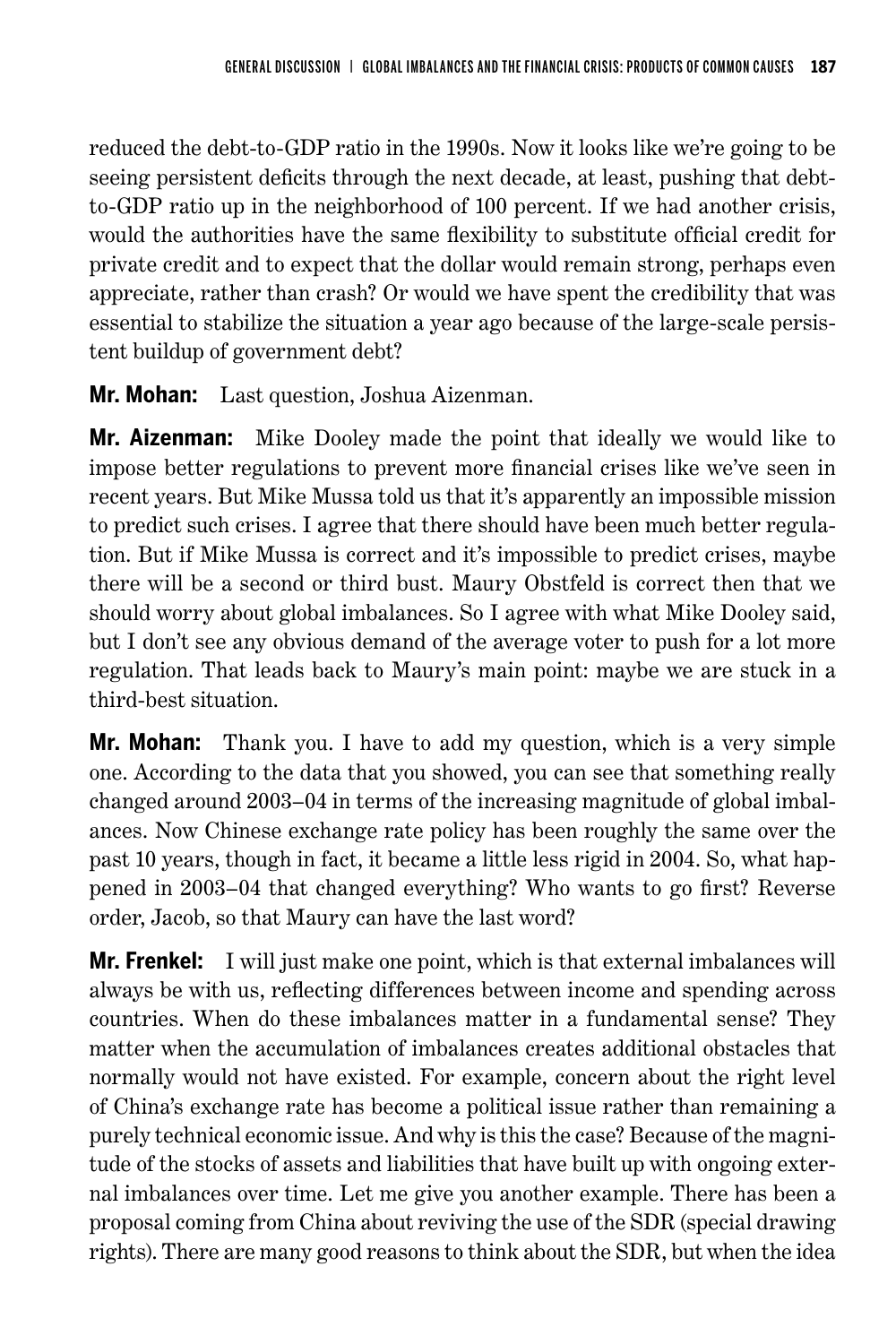comes from China I cannot resist a cynical interpretation that they feel stuck with very large dollar reserves that they cannot unload. They know the dollar is likely to decline if they unload their dollars all at once. If they go to the market to do it gradually, it would take too long. So wouldn't it be nice to have a mechanism with which to engage in a big swap with the IMF? I give you the dollars, you give me the SDRs, and everyone will live happily thereafter. Well, it might be nice, but it cannot be the rationale for reform of the international monetary system. What I'm saying is that the accumulation of large external imbalances may create unintended consequences that aggravate the situation beyond what normal current account balances would create.

## **Mr. Mohan:** Ricardo?

**Mr. Caballero:** Let me address Anil's point. I think that we learned from this crisis very clearly that triple-A tranches of CDOs are much more dangerous than triple-A's from single named bonds and they have to be treated differently, especially if they're on the balance sheets of banks. Of course, insurance arrangements can help offset some of the risk of holding these kinds of instruments. Now, let me go back to a point that Jacob made, that people do make mistakes. I'm writing the Mundell-Fleming lecture and the title is "Sudden Financial Arrest" and I draw an analogy between what physicians do and what we economists do. Physicians also advise people to lower cholesterol, do exercise, and all these kinds of things, but they also have big defibrillators because they know some people will eat cheeseburgers and have heart attacks. So, the problem here is that some banks and important financial managers will make mistakes that will cause a crisis. You want to protect the rest of the system and that's the reason you need insurance against these kinds of things.

**Mr. Mohan:** Thank you. Maury, you have the last word.

**Mr. Obstfeld:** I can't possibly respond to all the points that were made in finite time, though I particularly want to thank my discussants, Ricardo and Jacob. I'll try to touch on a couple of the points that were raised from the floor in terms of focusing on Ricardo's discussion, which was more critical of the paper. One point we make in the paper is that the current account deficit of the United States reflected factors that were ultimately linked to the crisis. We're not saying the current account deficit caused the crisis. That's definitely not what we're saying. Of course, in economics nothing is indisputable, but when policymakers see a large current account deficit, particularly a large increase in a current account deficit, they should worry. There are some cases in which it's benign. Norway's development of North Sea oil in the 1970s was benign. But in many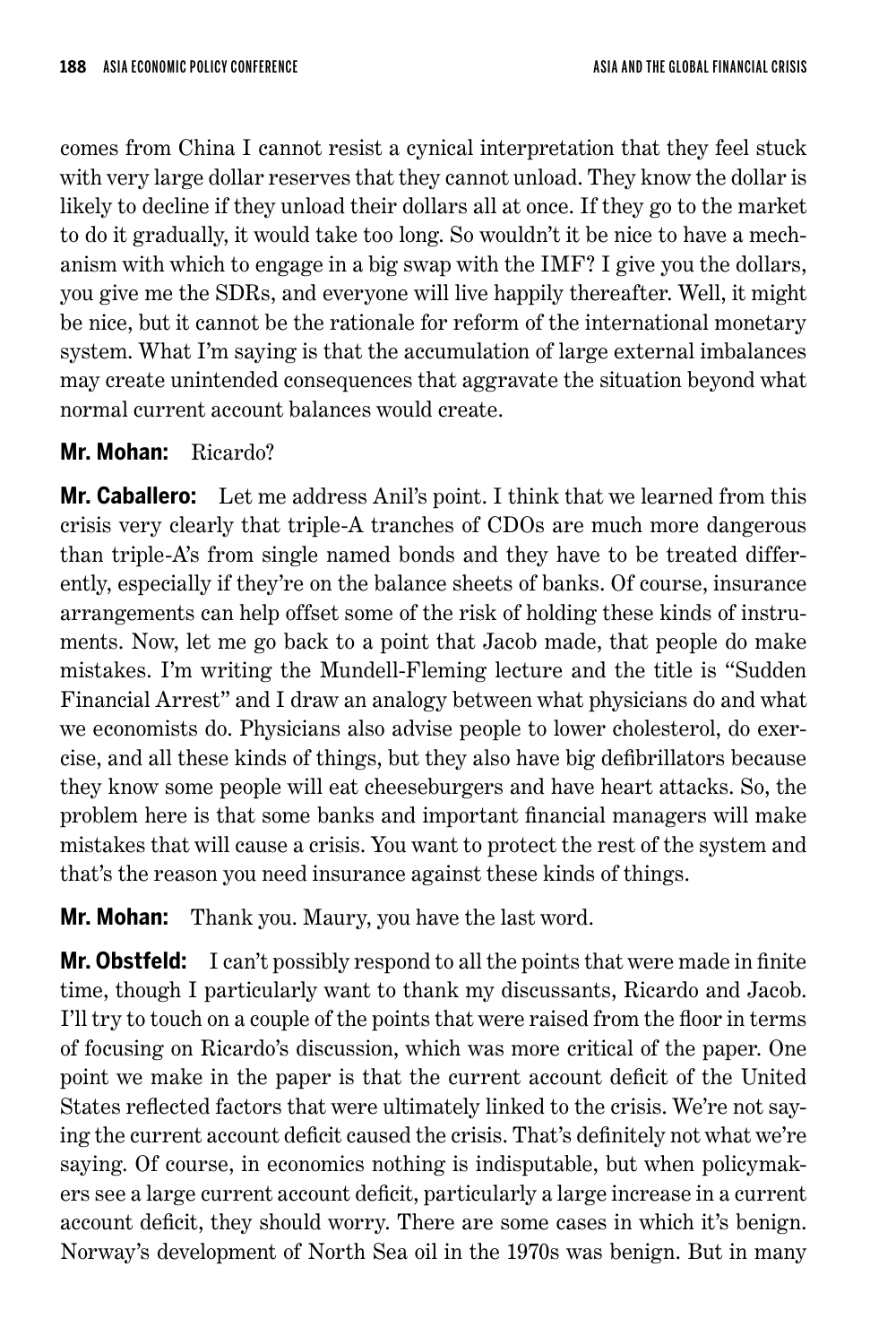situations large current account deficits are an indicator of trouble. It doesn't mean, to come back to Taka's point, that you need a current account deficit to get into trouble. You can get into trouble with a surplus, so it's neither necessary nor sufficient, but it is one of the things that one should worry about. One should ask, why is the current account deficit so big? Is it a benign phenomenon or are there things we should be worried about? And in the U.S. economy, there were things to worry about. The monetary policy makers, if you read the FOMC minutes and European central banks' discussions, were worried about those things. They did not react aggressively to those weaknesses, but if they had done so, we might have had a milder crisis or no crisis. The other role of the current account deficit, I believe, was in making it easier for policymakers to do nothing. Without the ability to run deficits there would have been greater inflationary pressures and greater pressure on interest rates. Again, would these have been sufficient to prick the housing bubble or to cause a vigorous enough response? We can't really know, but I think in terms of looking at the qualitative responses, the current account deficit, the ability to borrow, particularly with China's and other Asian countries' willingness to lend, was a facilitating factor.

Now, as far as the response of the dollar goes, that's a really interesting question. Unlike what many or most commentators envisioned, it turned out to be a global crisis, not a U.S.-specific crisis and, in fact, there was a sudden stop in capital flows. People stopped buying private U.S. assets. The U.S. was able to finance itself by selling foreign assets; so unlike in the case of an emerging market economy that has been borrowing but not lending, there were lots of available modes of finance which don't require foreigners to actually lend. The U.S., as Mike pointed out, did appear as a safe haven in this situation, and we do question in the paper whether this credibility of the dollar will continue. An interesting factor which is related to the points Ricardo was making about the demand for safe assets is that one of the main drivers of the demand for the triple-A rated tranches of CDOs was banks, primarily in Europe, that were looking to economize on required capital by holding triple-A rated securities; it was regulatory arbitrage. And when the credit markets froze, these banks, having large holdings of dollar assets, needed dollar financing, which I believe had an effect on the dollar, beyond the safe haven effect in the crisis period, creating this counterintuitive movement. Part of it, of course, is the safe haven effect.

Ricardo's point about currency and maturity mismatch is very interesting; the U.S. external portfolio does exhibit a huge risk mismatch, as the U.S. tends to borrow in safe assets while lending in risky assets. We tell emerging market